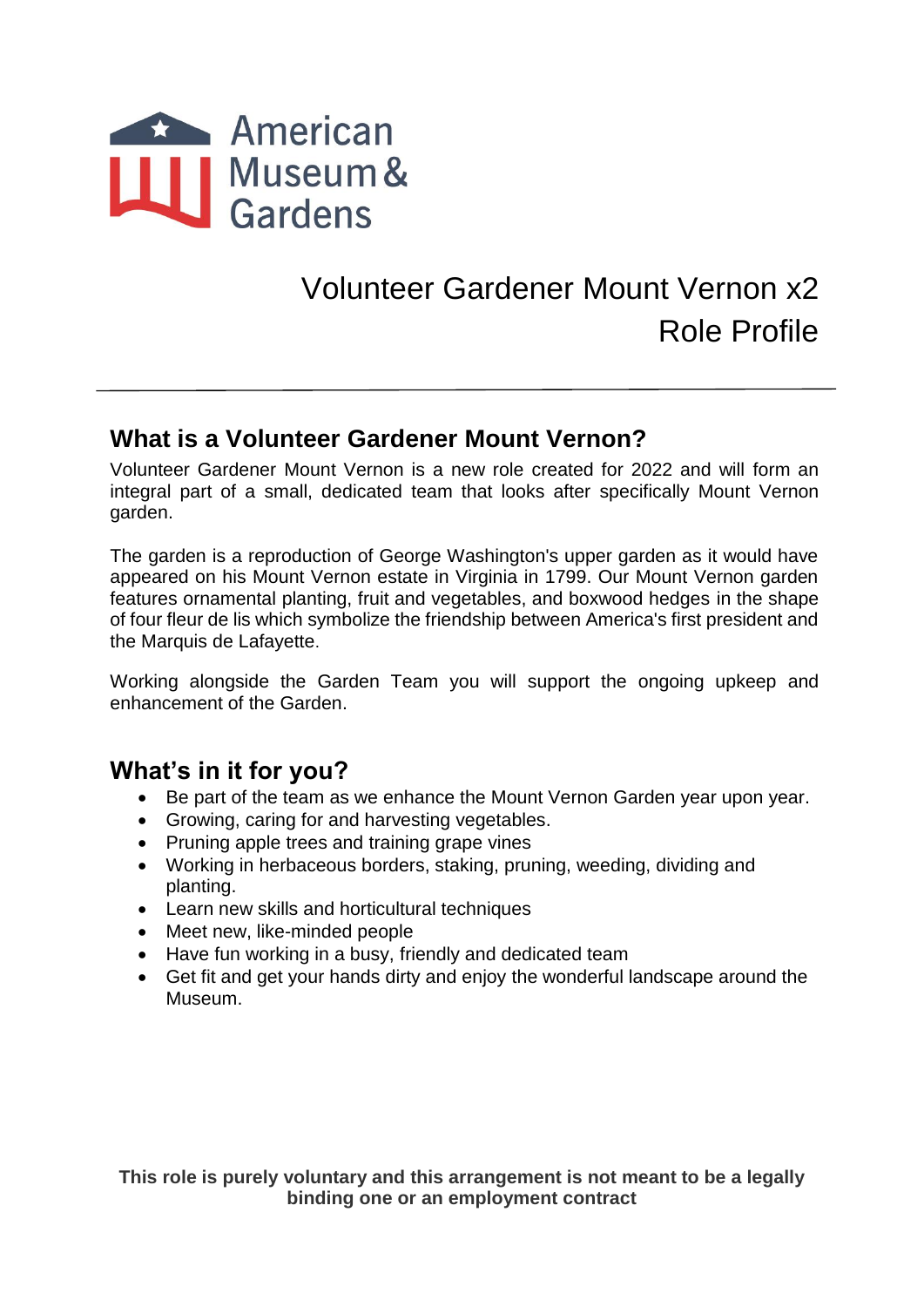## **What's involved?**

- Helping with the crucial upkeep and future development of the garden and Estate:
	- o Weeding, harvesting vegetables, planting, plant support, pruning, watering, dividing perennials
	- o Seed sowing and propagation
	- o Raking and tidying gravel pathways
	- o Sweeping steps and paved areas
	- o Raking leaves, picking up litter
	- o Renovating old borders and mature plants
	- o Pruning trees, shrubs.
	- o Keeping gates clean and closing/opening when necessary
	- o Ensuring tables, chairs and benches are tidy and in place
	- o Working alongside the garden team on larger tasks throughout the wider garden
	- o Being a friendly face for visitors to the Museum!

#### **This role will suit people who…**

…have some experience of gardening and enjoy working as part of a team. This role can be physically demanding so you'd need to be reasonably fit and willing to work out of doors in all weather conditions.

# **Extra information**

| <b>Time commitment</b>                      | 1 to 2 days per week, Tuesdays and/or Fridays 9am to 4pm                                                                            |
|---------------------------------------------|-------------------------------------------------------------------------------------------------------------------------------------|
| <b>Volunteer Manager</b><br>Tel<br>Email    | Damian Mitchell (Head Gardener)<br>07939944993<br>Gardens@americanmuseum.org                                                        |
| What you need to Packed lunch<br>wear/bring | Outdoor clothes and stout footwear                                                                                                  |
|                                             | <b>Training/Resources</b> Working with staff and ongoing development review                                                         |
| <b>Expenses</b>                             | Out-of-pocket travel costs between home and volunteering<br>place will be paid, and other reasonable expenses agreed in<br>advance. |
| Website                                     | americanmuseum.org                                                                                                                  |

**This role is purely voluntary and this arrangement is not meant to be a legally binding one or an employment contract**